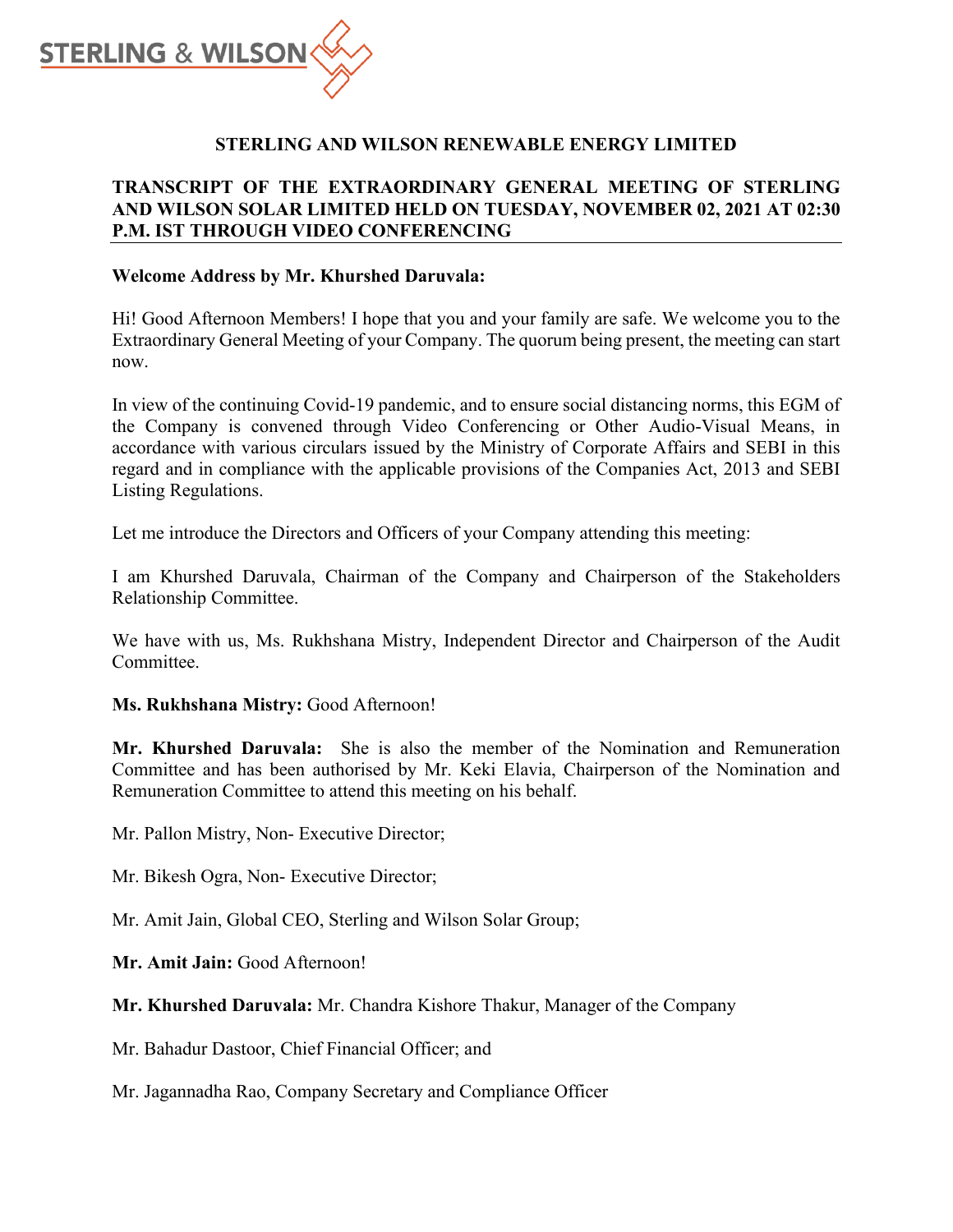

I also welcome the representatives of M/s. Kalyaniwalla & Mistry, the Statutory Auditors of the Company and M/s. Manish Ghia & Associates, the Secretarial Auditors and Scrutinizers of the Company, attending this meeting.

I now request Mr. Jagannadha Rao, our Company Secretary to brief the Members.

**Mr. Jagannadha Rao:** Yes Khurshed. Good Afternoon Everyone! The Company has received one Corporate Authorization, representing Eight Crore Eleven Lakh Ten Thousand Seven Hundred and Ninety equity shares of the Company which constitutes 50.58 % of the paid- up share capital of the Company and there is no proxy facility available for this meeting.

The Members may note that the certificate obtained from the Statutory Auditors of the Company certifying that the preferential issue is being made in compliance with the SEBI (Issue of Capital Disclosure Requirements) Regulations, 2018, is available for inspection electronically and the members may send their request to inspect the same, if they want it.

The Notice of this meeting has already been sent to all the Members through electronic mode, in accordance with the circulars issued by the Ministry of Corporate Affairs and SEBI. We, therefore, take the notice as read.

The extraordinary general meeting has been convened to seek the approval of the Shareholders of the Company for the proposal of raising funds by way of preferential issue of equity shares to Reliance New Energy Solar Limited, an entity not belonging to the promoter or promoter group of the Company. It is proposed to issue two crore ninety three lakh thirty three thousand three hundred and thirty three equity shares of face value of rupee one each fully paid up, for cash at a price of three hundred and seventy five rupees which includes the premium of three hundred and seventy four rupees per equity share as determined by the Board of Directors in accordance with the pricing guidelines prescribed under Regulation 164 of Chapter V of the SEBI ICDR Regulations, with the relevant date being October 01, 2021, for a consideration not exceeding an aggregate amount of rupees one thousand ninety nine crore ninety nine lakh ninety nine thousand eight hundred and seventy five to Reliance New Energy Solar Limited, the Proposed Allottee, in accordance with the provisions of Chapter V of the SEBI ICDR Regulations.

Now I request the Chairman to further brief the Members on the proposed business in the EGM.

**Mr. Khurshed Daruvala:** Good Afternoon once again dear Shareholders! I would like to inform that the Members that Reliance New Energy Solar Limited and the current Promoters that is Shapoorji Pallonji and Company Private Limited and myself, have on October 10, 2021 entered into a share subscription agreement, for recording the terms and conditions of the proposed issue of the equity shares on preferential basis to Reliance New Energy Solar Limited. In terms of the share subscription agreement, Reliance New Energy Solar Limited would subscribe to the equity shares subject to the completion of the conditions precedent under the share subscription agreement.

Simultaneously with the execution of the share subscription agreement, Reliance New Energy Solar Limited and the current Promoters have on October 10, 2021 entered into a share purchase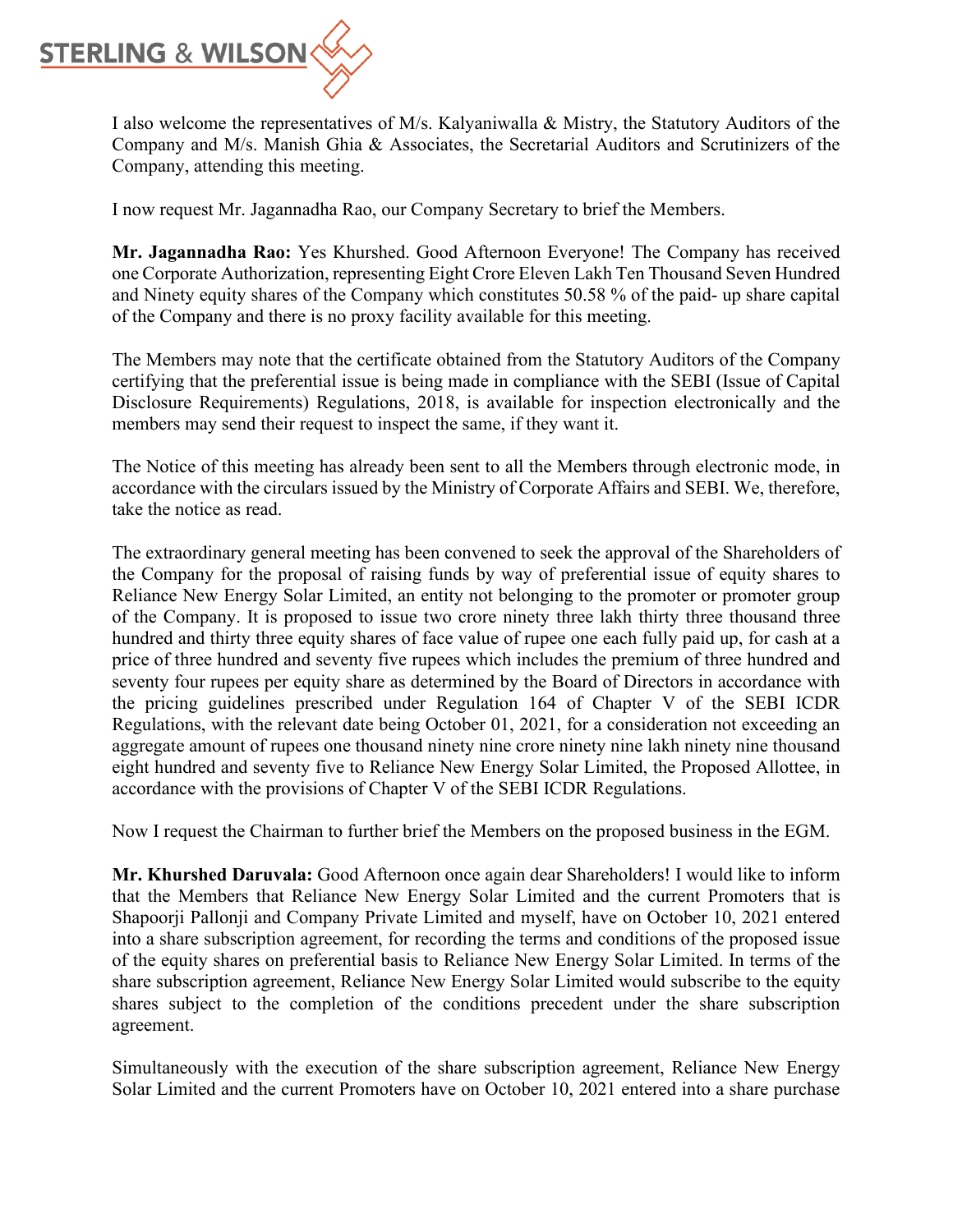

agreement, for selling certain equity shares of the Company by the Current Promoters to Reliance New Energy Solar Limited.

Pursuant to the execution of the share subscription agreement and the share purchase agreement, Reliance New Energy Solar Limited was required to make a mandatory open offer to the public shareholders of the Company pursuant to Regulation 3(1) and Regulation 4 of the Securities and Exchange Board of India (Substantial Acquisition of Shares and Takeovers) Regulations, 2011. In terms of the said Regulations, Reliance New Energy Solar Limited made a public announcement with regard to the said open offer on October 10, 2021.

The Members may note that pursuant to preferential issue, acquisition of the shares from the Promoters of the Company and from the public through open offer, Reliance New Energy Solar Limited proposes to acquire seven crore fifty eight lakhs seventy seven thousand three hundred and thirty four equity shares representing 40% of the enhanced equity share capital of the Company.

The equity shares to be issued and allotted on preferential basis to Reliance New Energy Solar Limited will be listed on the Stock Exchanges, i.e. BSE Limited and National Stock Exchange of India Limited and will rank pari passu with the existing equity shares of the Company including with regard to dividend and voting rights.

The Members may also note that the issue of the equity shares pursuant to this preferential issue would be well within the authorised share capital of the Company.

All the relevant information as required under the Companies Act, 2013 and SEBI ICDR Regulations has been provided in the notice convening this meeting.

Further, I would like to add that the purpose of the preferential issue is to utilize the proceeds from the issue to strengthen the balance sheet to be able to bid for more projects across the world. Reliance is committed to making India a global leader in green energy-based solutions on the latest and most cost-competitive technologies. This partnership with the Company will provide it further access to world-class talent, engineering and project management skills and complement Reliance's proven strengths in digital technology, engineering, and procurement and project execution. All key ingredients required to deliver high quality, cost-efficient and time-bound implementation of giga-scale green energy capacity, in India and across the world. The above transaction is subject to customary regulatory and other approvals and closing conditions.

Now I request Mr. Jagannadha Rao, Company Secretary to brief the Members about voting formalities.

**Mr. Jagannadha Rao:** Thank you Mr. Daruvala.

In Compliance with the relevant provisions of the Companies Act, 2013, Rules made thereunder and SEBI Listing Regulations, the Company has provided the facility to the Members to exercise their right to vote on the businesses proposed to be transacted at this EGM through remote e-voting for the period commenced from October 30, 2021 to November 01, 2021. In order to facilitate the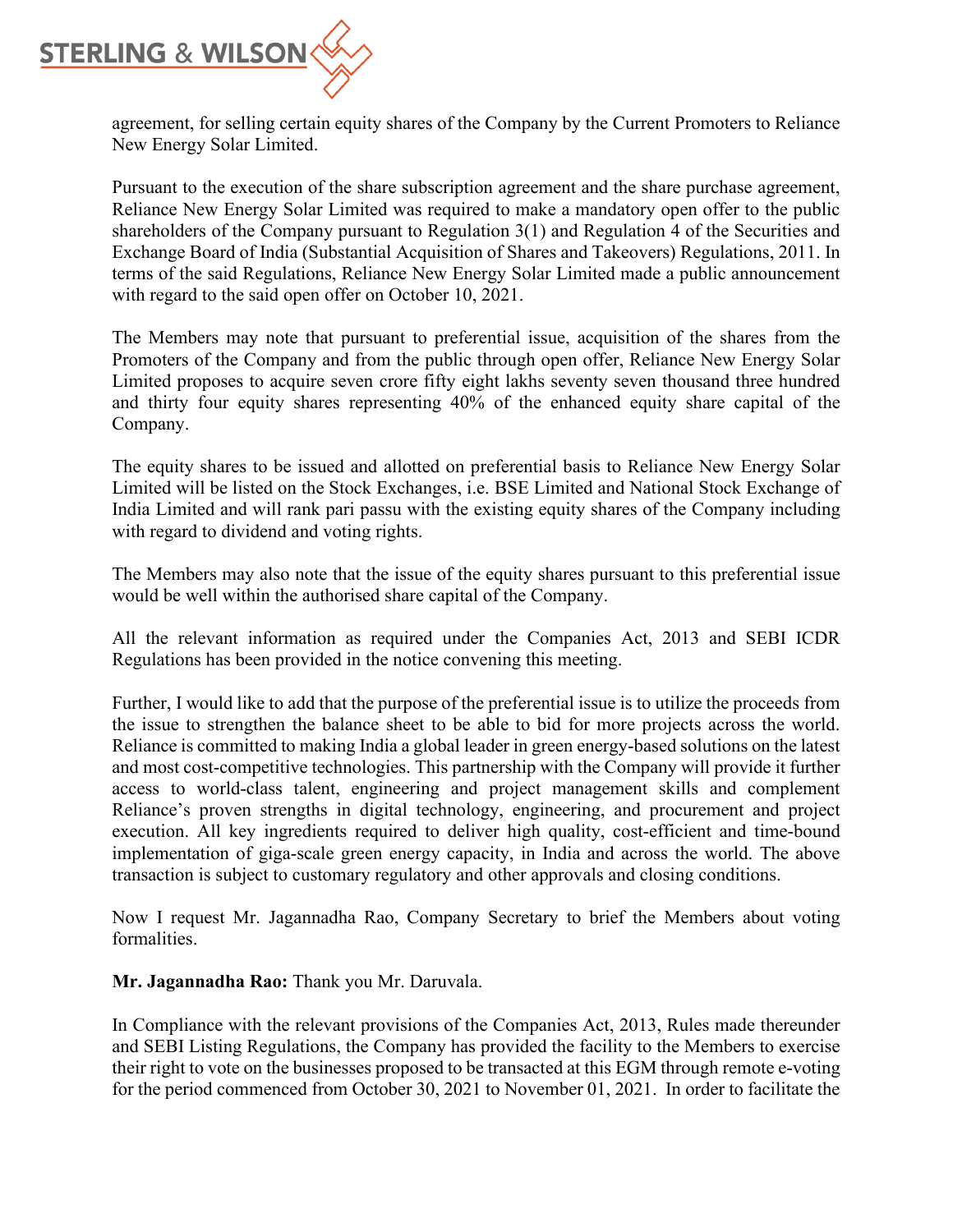

Members, who have not exercised their right to vote through remote e-voting, the Company has also provided the facility to vote at this EGM through e-voting platform of NSDL.

Mr. Mannish Ghia of Manish Ghia & Associates, Practicing Company Secretaries, has been appointed as the Scrutinizer for remote e-voting as well as e-voting at this EGM, who would scrutinize the votes and hand over the combined report on voting within 2 working days of the conclusion of this EGM. Upon receipt of the result of voting along with the Scrutinizer's Report, the same shall be uploaded on the website of the Company, NSDL's website and also shall also be submitted to the Stock Exchanges.

The business as mentioned in the Notice convening the EGM, which have been put to vote through remote e-voting is "to create, offer, issue, and allot Equity Shares on a private placement/ preferential basis to Reliance New Energy Solar Limited" which is a special resolution.

Since this meeting is being held through Video Conference/ Other Audio-Visual Means and the resolutions mentioned in the Notice convening this meeting have already been put to vote through "remote e-voting" there is no proposing and seconding of resolutions.

The Company had provided the facility to the Members to register themselves in advance by sending requests from their registered email address to express their views/ask questions during the EGM. So far, we have received requests from two shareholders, one Mr. Aspi Bhesania. I request Mr. Aspi Bhesania, if you have logged in, you may please switch on your video and express your views and request you to limit your speech up to 5 minutes.

Mr. Aspi Bhesania?

I think, till now he did not join. Now, I request the second speaker Mr. Tamal Kumar Majumdar request you to switch on your video and express your views and again request you to limit your speech to 5 minutes.

## **Mr. Tamal Kumar Majumdar:** Certainly!

**Mr. Jagannadha Rao:** Yes Mr. Majumdar. You may go ahead.

**Mr. Tamal Kumar Majumdar:** Respected Mr. Daruvala, Mr. Rao and other Directors of the Company. Nice to meet after a period of only 32 days. My special thanks to the Secretarial team for sending me the link for the meeting. And, sir due to my cough and cold and fever I may be a bit slow but I will complete it in 5 minutes. Don't worry about that.

At the last AGM, Mr. Daruvala, I have one objection, I felt very bad, because at the meeting you promised me that the reply will be sent of mine through mail to my id, to my email id shortly. But even after completion of 32 days it has not reached me, till date. So, it tensed me Mr. Daruvala you had promised me at the meeting itself. So, I hope that something will be done in this regard. And, I have some queries relating to the preferential issue, to Reliance New Energy Solar Limited.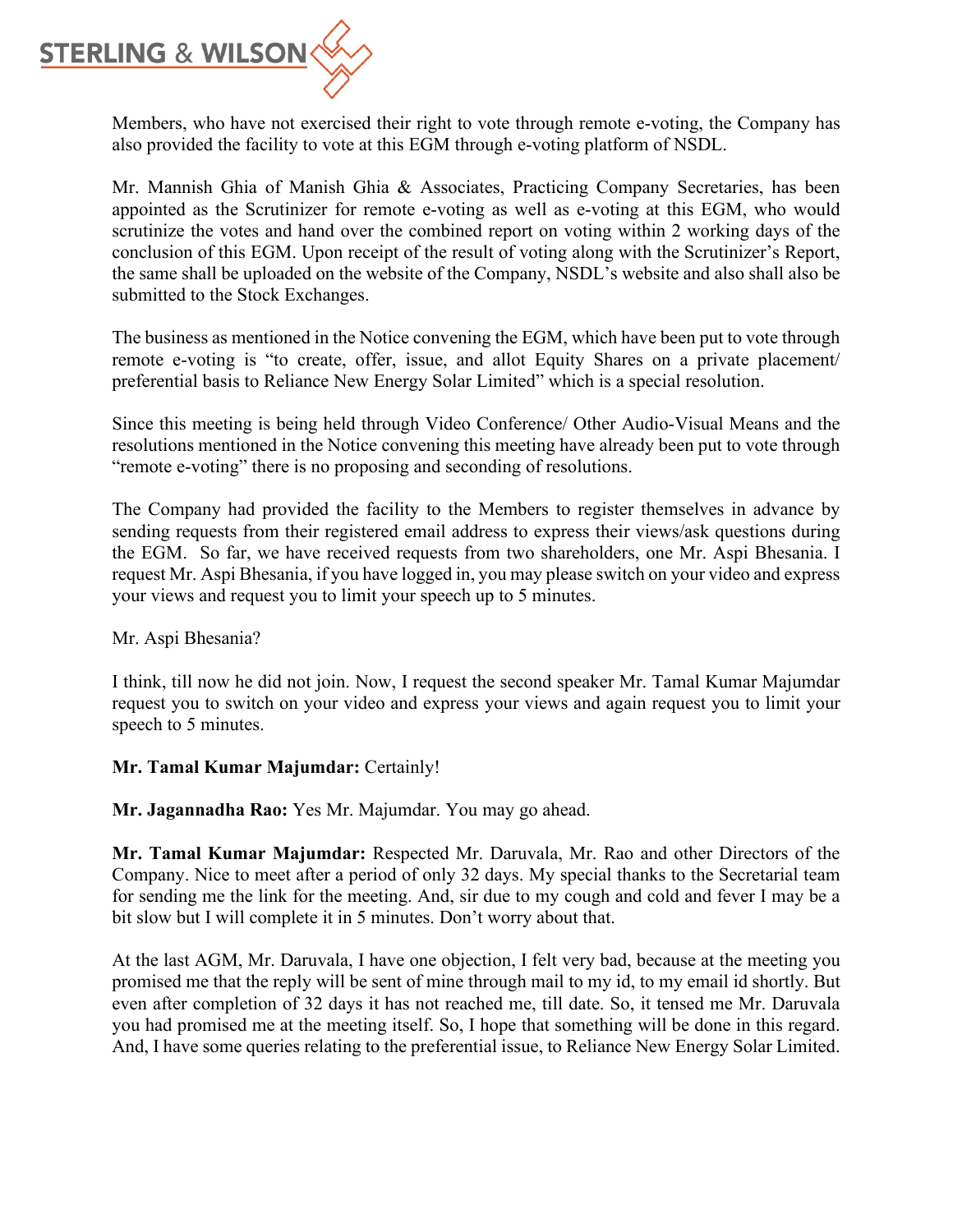

And sir, one thing, first I noted that if you open the attachment with the notice, file name came as Pantaloon 2016 page 65. I have never come across such thing in my notice Pantaloon 2016. I hope that this will not happen in future. And Sir, preferential allotment of 2.93 crores equity shares at a price of Rs. 375, at a premium of Rs. 374 where Reliance Solar will become a shareholder of 15.46% and our company will get almost Rs. 1,100 crores in this regard. You, Mr. Daruvala and Mr. Rao mentioned it that it will enhance our cash position. That is true! But on the other hand, equity will increase. So, the Company is still losing in the first quarter and in the first quarter it will still book losses. So, it will be a problem. There will be more dividend payment, if incase the Company will start giving or declaring profits. So, I want to know your view in this regard.

And Sir, promoter group actually entered into another agreement to sell 1.84 crore shares to Reliance, the same Company and I have noticed that it is posted on our website that the open offer for 4.91 crore equity which is 25.59%. Due to the preferential allotment, there will be an increase of 5% promoters holding from 69% to 74.1% in the equity. So, in case of 25 and another unique clause is there that incase Reliance fails to get 25.9% of the paid-up equity then the existing promoter will sell further shares to make it a success. So, noticing the current price there is a difference of more than nearly Rs. 78 that is the current market price. The open offer rice is Rs. 375 and the current price I think around is Rs. 445. So, in case of the failure of the shareholders do not show interest in selling their shares to the promoters, to the Reliance then its ok. The promoter group, where the 75% of the threshold will be there. Otherwise, in case the general shareholders opted for it then there will be more than 75% in the equity because it is still 74.1%. So, the SEBI's threshold limit of 75% for a public Company will not be there. So, the promoters holding will increase more than 80 or something 90 or like that. In that case, whether another offer will be there for delisting of the shares? And that will be a sad occasion because the share was listed on August 20, 2019. So, in case of delisting the problem is that after the buyback offer, everybody is worried about is the delisting because some shareholders will opt for it and promoters will supplement that. So, it will certainly cross 75%. So, there may be a delisting within a period of less than 3 years of its listing. So, in this case I want to know your view. And sir, when do you believe the preferential allotment will be completed after the meeting and company will receive the money? As regards the preferential allotment issue is there sorry open offer is there, I noted that its last date opted in shares is  $07/12/21$ . So, I want an assurance, direct assurance from each that after 07/12/91 whether it will be a listed company or not. Straight reply. Otherwise, I have no objection, it's a good proposition, everything is good. Mr. Daruvala, I think you will also open your heart in this regard. Thank you thank you Mr. Daruvala.

**Mr. Khurshed Daruvala:** Sure. First of all, Mr. Majumdar apologies for not having replied back earlier. So, I think internally we just need to make a note Jag that I know its Diwali now but atleast in a coming week we should make sure that the reply and his whatever query is raised last time, Mr. Majumdar we will go through it. We need to note that internally. So, on the other points Mr. Majumdar, yes on the transaction with Reliance, I will give you a bit of background on the thought process. As you have seen all the global plans of Reliance and in fact, we are very excited that it is not only Reliance but there are number of Indian large groups which are looking at creating India to be one of the large hubs for global manufacturing of modules and not only modules, going all the way down to polysilicon. I think it is important that over the next 10-20 years this business is going to be very exciting, and it is important that India becomes a complete eco-system for both manufacturing and project execution on a global basis. Now, as you have seen that our Company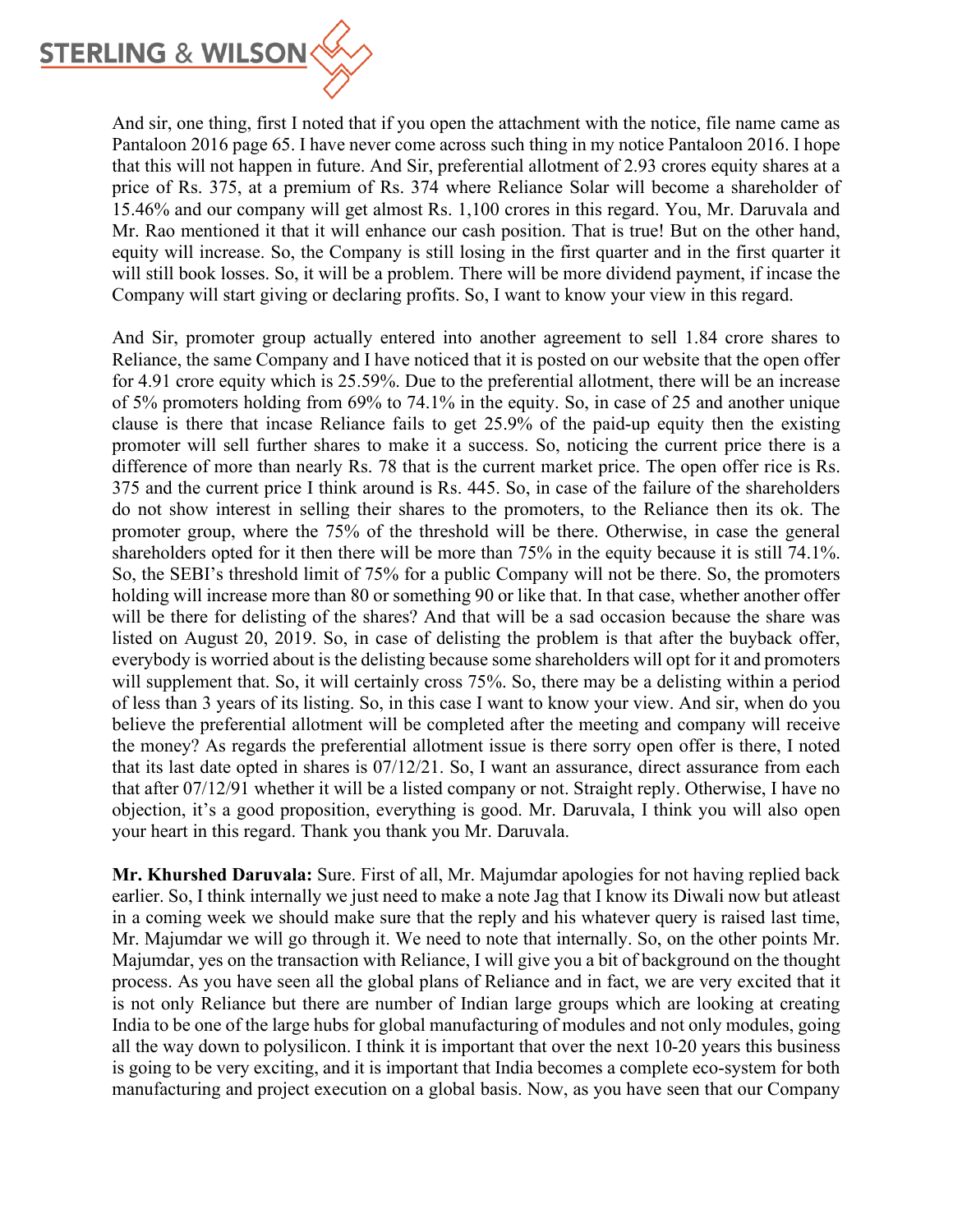

has had the strengths over the number of years to do global project execution, with Reliance investing right from polysilicon getting into finally module manufacturing and other areas, we believe it's a perfect synergy for both the groups to give a long-term combined benefit to each other. So, I think that is clearly the purpose for going down the road of actually partnering with Reliance in this. Yes, you had mentioned that the current share price is Rs. 400 and odd and the open offer will be done at Rs. 375. So, you will appreciate that while there is a bit of dilution that happens to everyone in the primary issue, but that money will be both, minor shareholders and the promoters will get diluted through the primary issue but that will significantly strengthen the balance sheet. Subsequent to that, the minority shareholders will have a choice whether to tender their shares at that price or no and the transaction is being structured in such a way that the existing promoters will have to tender their shares to Reliance at the existing price even if the minority choose not to. So, what we are doing is that in order to bring in a strong long-term partner, the promoters have taken a call that at a fair price to everyone we will be diluting our shares significantly so that the Company can benefit in the long term. So, I think that is really the purpose of this deal and we believe it will be a win-win both for the Company and for Reliance going up in the future.

As regards to the point you had raised on delisting, so what happens is that in case the number of shares offered by the minorities in the open offer is high and because of that the promoters will cross 75%, the promoters have 1 year time period to sell down the shares again and to bring it down to making sure that we are not crossing the 75% threshold and that is the intention going forward.

As far as the timelines that you have mentioned I think I let Mr. Jagannadha Rao may be to just answer those on both the approximate timeline on both primary and secondary. Because, like I mentioned in my speech earlier these are subject to CCI and SEBI clearances etc.

So, Mr. Jagannadha Rao you could just take up that question on timelines.

**Mr., Jagannadha Rao:** Yaa, Mr. Daruvala. So, Mr. Majumdar first of all I would just like to clarify regarding the last AGM, your queries and then answers. If you remember Mr. Daruvala had initially mentioned that some of the questions, we may like to reply but subsequently Mr. Bahadur Dastoor, our CFO had already replied to all the queries. So, we were under belief that all the queries raised by you were replied. If you still feel that some of the queries were not replied than I would request, you to send an email. We are happy to send the necessary clarifications to you.

And, as far as timing is concerned as Mr. Daruvala rightly mentioned that the transaction is subject to receipt of the regulatory approvals. So, if the regulatory approvals are in place from today within next 15 days, we can complete the allotment of the shares to the Reliance entity whereby the Company would receive the money immediately. If the receipt of the regulatory approval gets delayed accordingly the allotment also may delay. And, the open offer process has already begun and that also has a link to these receipts of regulatory approvals. Until receipt of these regulatory approvals, Reliance cannot proceed with acquisition of shares. So, once that approval is received then the open offer would open and as per the statutory time limit which is supposed to be given to all the shareholders. That will be given and then the process will continue of about a month from the receipt of the regulatory approvals.